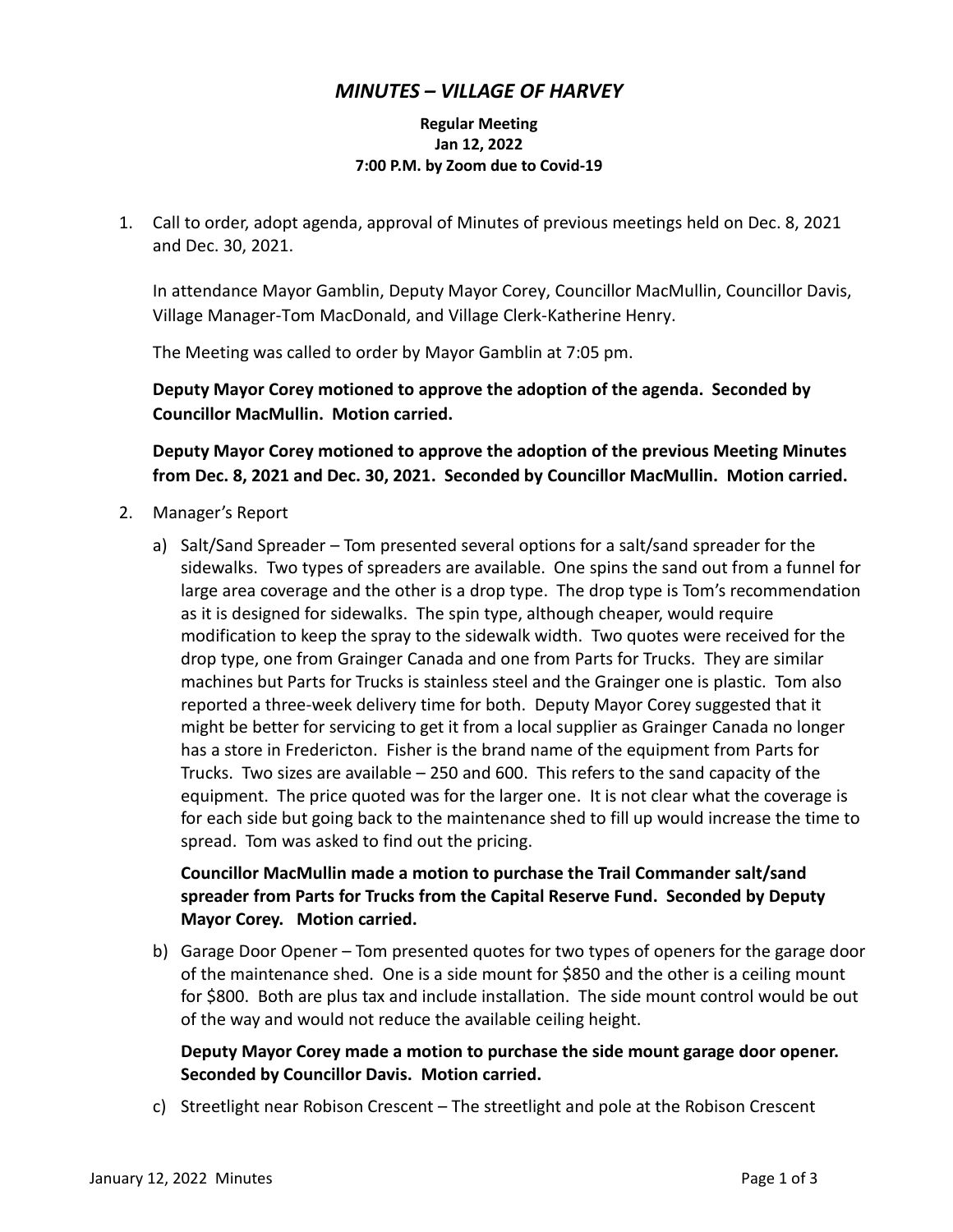intersection were removed in the fall to allow for road widening. It was reported that this was making the sidewalk very dark at the end and the street entrance was not very visible. Tom reported that he had met with the NB Power representative and that a new pole would be installed to the left of Ross Little's driveway soon.

- 3. Business Arising from the Previous Minutes
	- a) Donation of land from private owners The Clerk reported that Southwest Surveys has done some preliminary work on the property descriptions, and they expect to have them ready next week. Deputy Mayor Corey asked if the former road section would be included and the Clerk replied that it would and the Village would need to apply after ownership to have the road formally included in the property. The cost is \$50 and the response time from the Province is very long. Once the Village receives the description, it can be given to the lawyer for processing the change in ownership. The Clerk also reported that she had received a call from the donor to advise that there is an existing agreement with the renter of the farm property to get water from the lake across from the property for his animals in the event of a dry summer. Tom was asked to check with the renter to see what he needs. The Clerk also reported that the donors would like to be kept informed of the trail design as the project goes forward.
	- b) Sign Design and Production for Parks and Utility Areas The Clerk reported that nothing has been done on this task yet.
	- c) Lights on Welcome Signs The Cabin Depot website was checked but did not seem to have anything relevant. The Clerk was asked to check with them or see what was available on Amazon.
	- d) Sidewalk on Route 636 Dillon Consulting Ltd provided a cost estimate of \$111,000 for 480m of concrete sidewalk on the north side of Route 636 which included their services for design, tendering and progress management. A second cost estimate was provided to include a flashing light crosswalk at the lakeshore driveway. This was \$166,000. Estimates do not include HST. It was the opinion of Dillon that the cost of asphalt would be lower but it would last only half the amount of time of a concrete sidewalk. The Clerk was asked to check with a paving contractor about the feasibility and cost of an asphalt sidewalk. This will be reviewed again at next month's meeting.
	- e) Extension of Garbage Contract for 2023 The Clerk brought forward the recommendation that the Village exercise the option to renew the garbage collection contract for an additional year after December 2022. This would give the new Council of Entity 59 another year to go through the tendering process and give the Contractor confirmation of an extension of services before bidding again.

# **Deputy Mayor Corey motioned to extend the garbage collection contract with Riley's Lawns and Gardens. Seconded by Councillor MacMullin. Motion carried.**

- 4. New Business
	- a) Transition Team Members The Clerk was informed that two members from Council would be required as part of the team to transition to our new entity. Deputy Mayor Corey suggested that he and Mayor Gamblin would be the best choices as they have the longest time on Council. He felt the transition team would need long term members to be